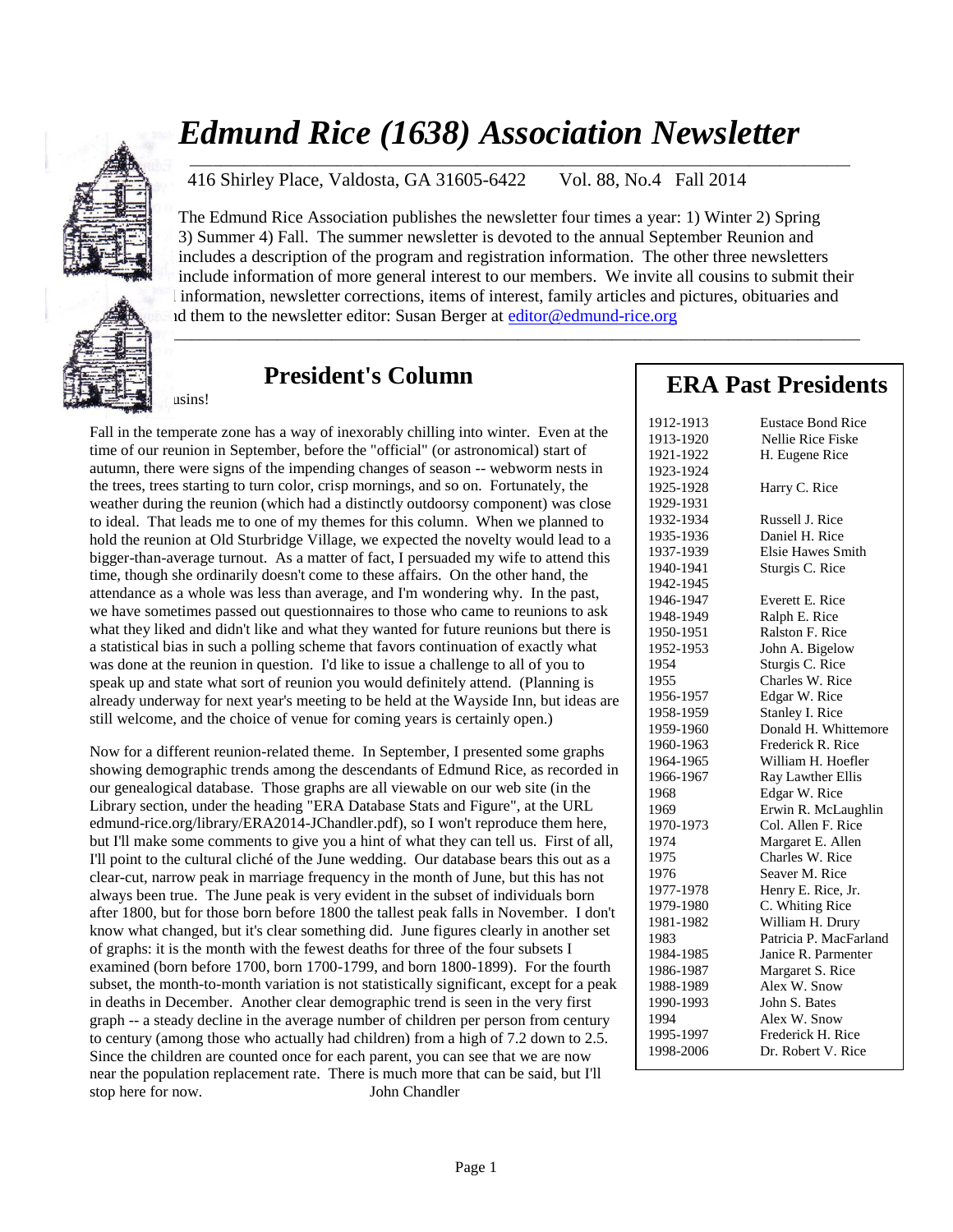# **Edmund Rice (1638) Association Newsletter**

**Send your articles, newsletter corrections, member news, your children or grandchildren's births, obituaries, family items of interest and any queries etc. to the newsletter editor**:

Susan R. Berger email: [editor@edmund-rice.org](mailto:editor@edmund-rice.org)

# **Membership**

The Edmund Rice (1638) Association, Inc. is governed by a Board of Directors, of at least five members, elected at the annual reunion and meeting, usually held on a weekend in September.

Descendants of Edmund Rice were holding reunions as early as 1851, but it was not until 1912 that the Association was formed and officers elected. Incorporation under Massachusetts law took place in 1934.

Membership is open to anyone who claims to be a lineal descendant of Edmund Rice. Rigorous proof is not required and many members have been able to ascertain their pedigree only after access to the books and files of other members. Spouses are also eligible for membership.

| Annual dues, payable September 1, are: |
|----------------------------------------|
|                                        |
|                                        |
| Under 80 years of age\$ 15.00          |
|                                        |
| Life membership\$200.00                |
|                                        |
|                                        |

**Checks To**: EDMUND RICE (1638) ASSN., INC.

#### **Membership Mailing Address:**

Edmund Rice (1638) Association, Inc. Susan R. Berger 416 Shirley Place Valdosta, GA 31605

#### **Membership Email Address:**

*[srberger@bellsouth.net](mailto:srberger@bellsouth.net)*

#### **Address Corrections**:

The Post Office now forwards mail for 12 months if a member has submitted a forwarding address to the post office. The post office also returns the forwarding address to the association for a .65 fee. If a member has no forwarding address or 12 months forwarding has expired the post office returns the mail. Return postage and re-mailing postage costs the Association nearly \$1.50 per copy.

| <b>Inside This Issue</b> |       |  |
|--------------------------|-------|--|
| Officers/Directors       | p. 3  |  |
| <b>ERA</b> Database      | p. 4  |  |
| <b>Reunion Report</b>    | p. 4  |  |
| New Members              | p. 6  |  |
| In Memory                | p. 6  |  |
| In Celebration           | p. 7  |  |
| Membership Form          | p. 9  |  |
| <b>Books for Sale</b>    | p. 10 |  |
| <b>Feature Article</b>   | p. 11 |  |
|                          |       |  |

#### **EDITOR'S COLUMN**

The editor, Susan Berger, apologizes for the lateness of this issue, due to a combination of illness and computer problems. The latest report says that the antibiotics seem to be working, and the recalcitrant computer has been sent off for repairs. With any luck, the next issue will be on time.

Meanwhile, this issue will be posted first on our web site, and the paper copies will be printed and mailed as soon as possible.

- - - Interim substitute editor, John Chandler

# **Website Edmund Rice (1638) Association** *info@edmund-rice.org*

**12**

# **-2013 Officers www.edmund-rice.org**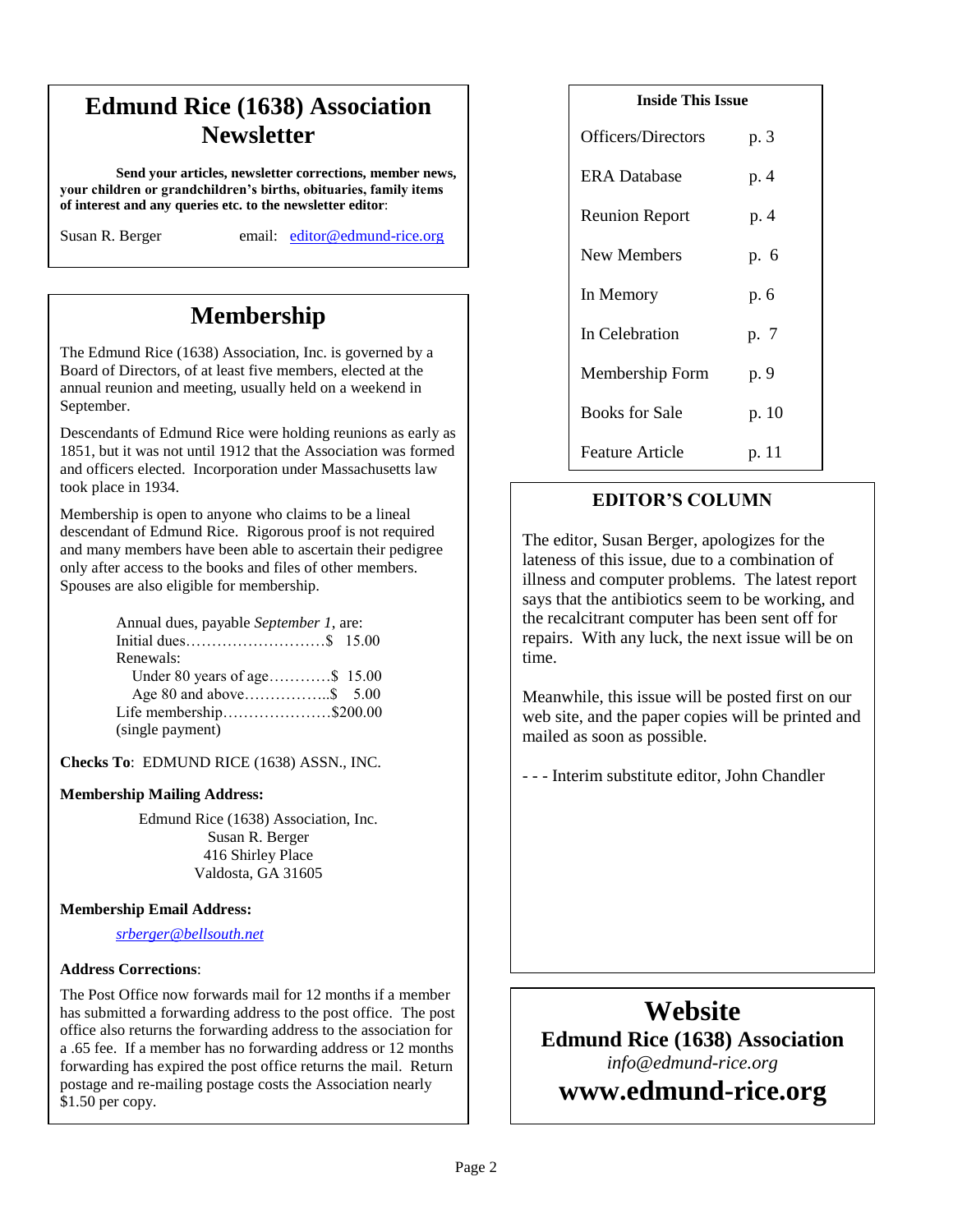## **2014 - 2015 Officers**

**President, John F. Chandler** 183 Prospect Hill Rd., Harvard, MA 01451 *[john.chandler@alum.mit.edu](mailto:john.chandler@alum.mit.edu)* 

**Vice President, George L. Rice** 940 Old Post Rd., Cotuit, MA 02635 *(508) 428-3243* [grice99@hotmail.com](mailto:grice99@hotmail.com)

**Treasurer, Michael A. Rice** 201 Old Post Road, Wakefield, RI 02879 [rice@uri.edu](mailto:rice@uri.edu)

**Recording Secretary, Kathleen H. Bond** 31 Billings Rd No. Stonington, CT 06359 [vtvacation@msn.com](mailto:vtvacation@msn.com)

**Historian, George W. King** 4216 Exbury Lane Williamsburg, VA 23188-2854 [gking5@cox.net](mailto:gking5@cox.net)

**Membership, Susan R. Berger** 416 Shirley Place, Valdosta, GA 31605 229-249-8828 *[srberger@bellsouth.net](mailto:srberger@bellsouth.net)*

**Book Custodian, Michael A. Rice** 201 Old Post Road, Wakefield, RI 02879 [rice@uri.edu](mailto:rice@uri.edu) **DNA Project, Dr. Robert V. Rice** 12A Woodview Drive, Falmouth, MA 02540 (508) 548-4960 *[rvrbarre@verizon.net](mailto:rvrbarre@verizon.net)*

## **2014 – 2015 Directors**

**Newsletter Editor, Susan R. Berger** 416 Shirley Place, Valdosta, GA 31605 [editor@edmund-rice.org](mailto:editor@edmund-rice.org)

**William H. Drury,** [wdrury@alum.mit.edu](mailto:wdrury@alum.mit.edu)

Dale C. Gunn, [dcgunn@gmail.com](mailto:dcgunn@gmail.com)

**Beth McAleer,** [mcaleerb@bc.edu](mailto:mcaleerb@bc.edu)

**Brian C Rice**, [bchar.rice@hotmail.com](mailto:bchar.rice@hotmail.com)

**William S. Rice, [svmyosotis@msn.com](mailto:svmyosotis@msn.com)**

**Timothy L. Sanford** [timothy.l.sanford@sympatico,ca](mailto:timothy.l.sanford@sympatico,ca)

**Daphne T. Stevens,**  [daphnetstevens4@yahoo.com](mailto:daphnetstevens4@yahoo.com)

**Wendolin E. Wesen**, [crwesen@aol.com](mailto:crwesen@aol.com)

**Ruth M. Brown***, DIRECTOR EMERITA*

### **EDMUND RICE (1638) ASSOCIATION NEWSLETTER**

\_\_\_\_\_\_\_\_\_\_\_\_\_\_\_\_\_\_\_\_\_\_\_\_\_\_\_\_\_\_\_\_\_\_\_\_\_\_\_\_\_\_\_\_\_\_\_\_\_\_\_\_\_\_\_\_\_\_\_\_\_\_\_\_\_\_\_

Published Winter, Spring, Summer and Fall by the Edmund Rice (1638) Association 416 Shirley Place Valdosta, GA 31605-6422

The Edmund Rice (1638) Association 24 Buckman Dr. Chelmsford, MA 01824 was established in 1851 and incorporated in 1934 to encourage antiquarian, genealogical, and historical research concerning the ancestors and descendants of Edmund Rice who settled in Sudbury, Massachusetts in 1638, and to promote fellowship among its members and friends.

The Association is an educational, non-profit organization recognized under section 501(c) (3) of the Internal Revenue Code.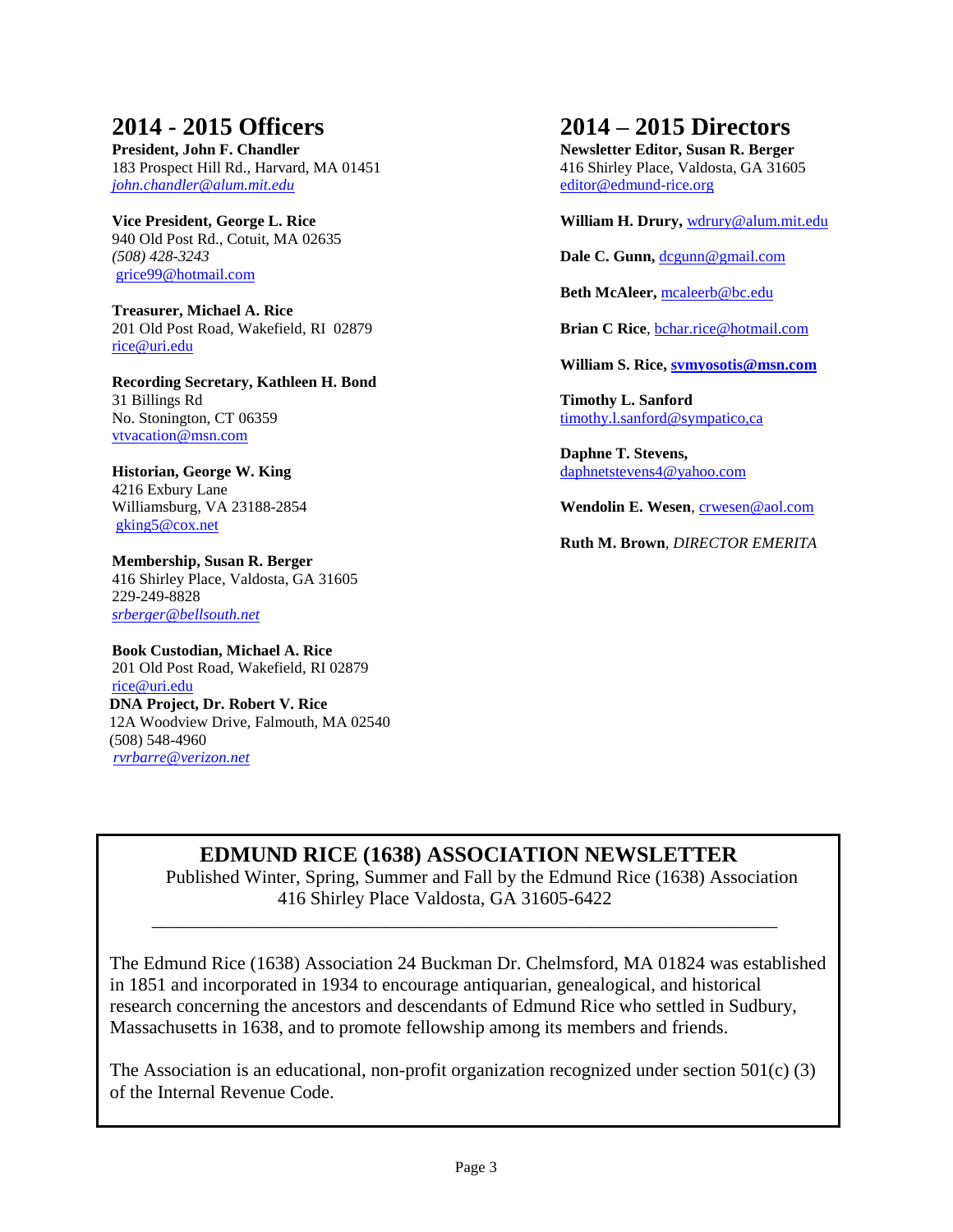## **Memorial Gifts**

Consider donating to the Edmund Rice Association in memory of a loved one

# **ERA Database**

Our computer database has been and will continue to be essential for DNA studies for Edmund Rice descendants and the descendants of other early Sudbury families. We need your continuing support. If you have not submitted your family line to us, why wait any longer? Have Questions? Contact our Historian at: *[gking5 @ cox.net](mailto:gking5@cox.net)*

# **Nine-Generation Rice Database Available on CD**

Your Board of Directors (BoD) agreed that we would offer the nine-generation report and database to our members (only). The BoD approved a charge of \$10 plus \$5 shipping and handling postpaid for a CD-ROM containing both documents. Please order from the Treasurer by sending a request for the CD-ROM, your name and mailing address and a check or money order for  $$15$  to:

> Michael Rice 201 Old Post Rd Wakefield, RI 02879-3908

The BoD placed three caveats on the distribution of these documents:

- 1) The information is copyrighted by the Edmund Rice (1638) Association and is restricted to the personal use of association members.
- 2) The CDs will be available only to Association members who agree to its terms of use.
- 3) The Association master database is an ongoing effort through September 2014. If you find any documentable errors, please let us know!

#### **Edmund Rice (1638) Association Annual Meeting Old Sturbridge Village Sept. 20, 2014**

About 30 members of the Association gathered at 9:00 AM at the Fuller Conference Center at Old Sturbridge Village to renew old acquaintances, meet new faces, compare notes, and, in some cases, buy books for the home library. At 10:00, President John Chandler opened the structured part of the morning session by welcoming everyone to the meeting and introducing the first speaker, Mike Rice, who gave a presentation on Edmund Rice and the first century of the Association. He was followed by George King, who gave a presentation on using Familysearch.org for online research. Then Mike Rice gave another presentation, about the architect Arthur Wallace Rice, who designed the monuments erected by the Association a century ago. Finally, John Chandler gave a presentation of demographic statistics drawn from the ERA database.

At noon, the members gathered at the front of the room for a group photo and then broke for lunch. After lunch, Ruth Watterson, a PhD candidate at Harvard University, gave an interesting talk about Quakers in Colonial New England, relating various streams of religious controversy in both old and New England.

The formal meeting was called to order around 2:30 by President John Chandler.

John thanked George Rice for setting up the reunion.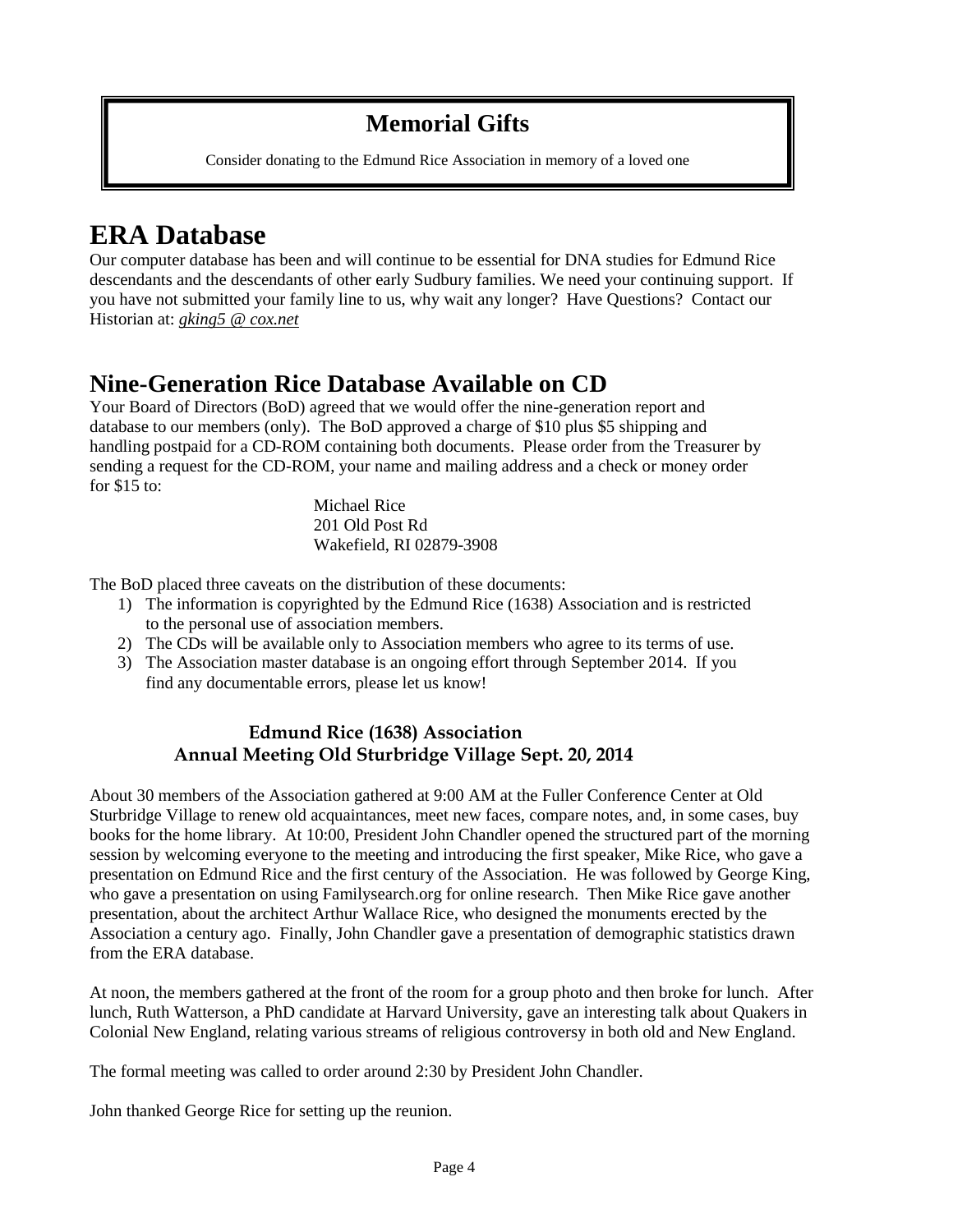

 **2014 Reunion Attendees**

| Oldest member:   | Bertyne Rice Smith        |
|------------------|---------------------------|
| Youngest member: | <b>Brian Charles Rice</b> |
| Farthest travel: | George W King             |

| Treasurer's Report given by Michael Rice:                          |            |
|--------------------------------------------------------------------|------------|
| INCOME (Dues, gifts, interest, meetings, membership, publications) |            |
| <b>TOTAL INCOME</b>                                                | \$5,221.13 |
| EXPENSES (Board meeting, newsletter, reunion)                      |            |
| <b>TOTAL EXPENSES</b>                                              | \$5,250.86 |
| NET FOR THE YEAR                                                   | $$ -29.73$ |

| Membership Report given on behalf of Susan Berger |     |
|---------------------------------------------------|-----|
| <b>Total Members</b>                              | 356 |
| <b>Annual Members</b>                             | 208 |
| Life Members                                      | 148 |

Deceased members since last reunion (Beatrice Fitts; Arthur Delbert Rice; Cuma Schofield; Thomas Walker; and Marian Wolfe)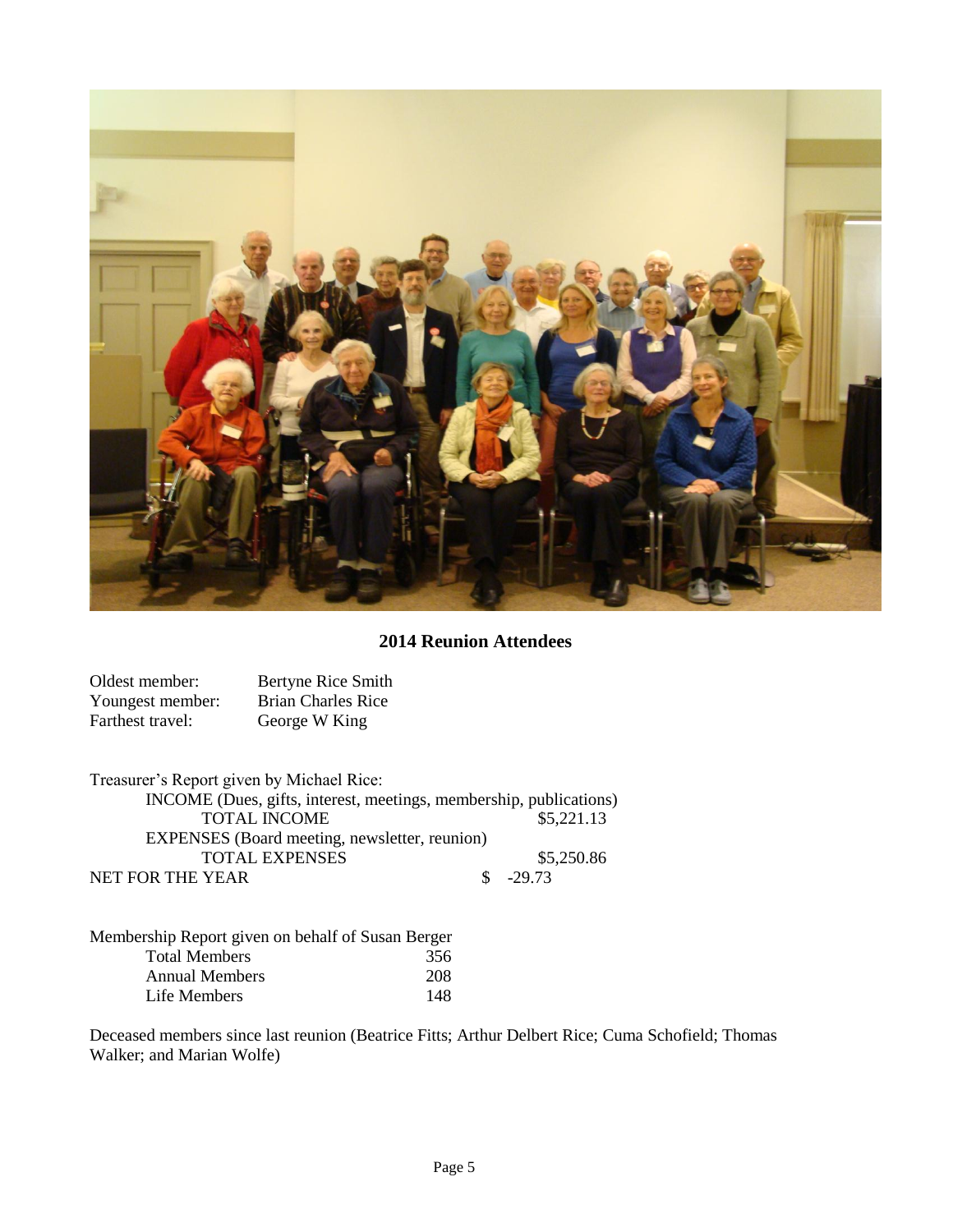The Nominating Committee proposed the following slate:

| John Chandler          | President                  |  |  |
|------------------------|----------------------------|--|--|
| George Rice            | Vice President             |  |  |
| <b>Michael Rice</b>    | Treasurer/Book Custodian   |  |  |
| Kathleen Bond          | <b>Recording Secretary</b> |  |  |
| George King            | Historian                  |  |  |
| Susan Berger           | Director                   |  |  |
| William Drury          | Director                   |  |  |
| Dale Gunn              | Director                   |  |  |
| <b>Beth McAleer</b>    | Director                   |  |  |
| <b>Brian Rice</b>      | Director                   |  |  |
| <b>Timothy Sanford</b> | Director                   |  |  |
| Daphne Stevens         | Director                   |  |  |
| Wendolin Wesen         | Director                   |  |  |
|                        |                            |  |  |

William Rice from Rensselaerville, New York, was nominated from the floor.

Motion made, seconded, and passed to add him to the slate proposed by the nominating committee.so voted

| Database Report given by George King:      |        |
|--------------------------------------------|--------|
| Number of persons in database:             | 202554 |
| Database Report given by John Chandler:    |        |
| Number of persons in database              | 217384 |
|                                            |        |
| DNA Project Report given by John Chandler: |        |
| Y DNA                                      |        |

406 Members

MT DNA 19 members

2015 Reunion Report: Wayside Inn; September  $25^{th}$ - $26^{th}$ , 2015 A suggestion from the floor was made to visit Plimoth Plantation at some future reunion.

## **NEW MEMBERS**

Elaine Marie Dell Debra Ann Mackey William McNeil III Edward L Bellamy Jr Thomas W Rice Beth Perry Michael Rice Dalton **John Raymond Rice** William R Drury Mary Shaw Richard C Cochrane Lisa Smith Christine King William Wheeler Stephen Knowlton Franklin D King Frederick Rice Joslin Scott Rice Martha E Wittenberg Heather Kaye Susan Kuzmak Bonnie N Johnson Patrick Curran Carol St. John Kathleen Farrell Clive Moon

Wendy Crizer **Kathleen J Farrell** Mary Chapman Cole

### **NEW LIFE MEMBER**

Robert W McLaughlin

**IN MEMORY** - Please join me in saying a final goodbye to the following cousins; they will be missed by family and the association.

Arthur Delbert Rice Jr. (born January 1928) passed away in Nueva Vizcaya, Philippines, May 8, 2014.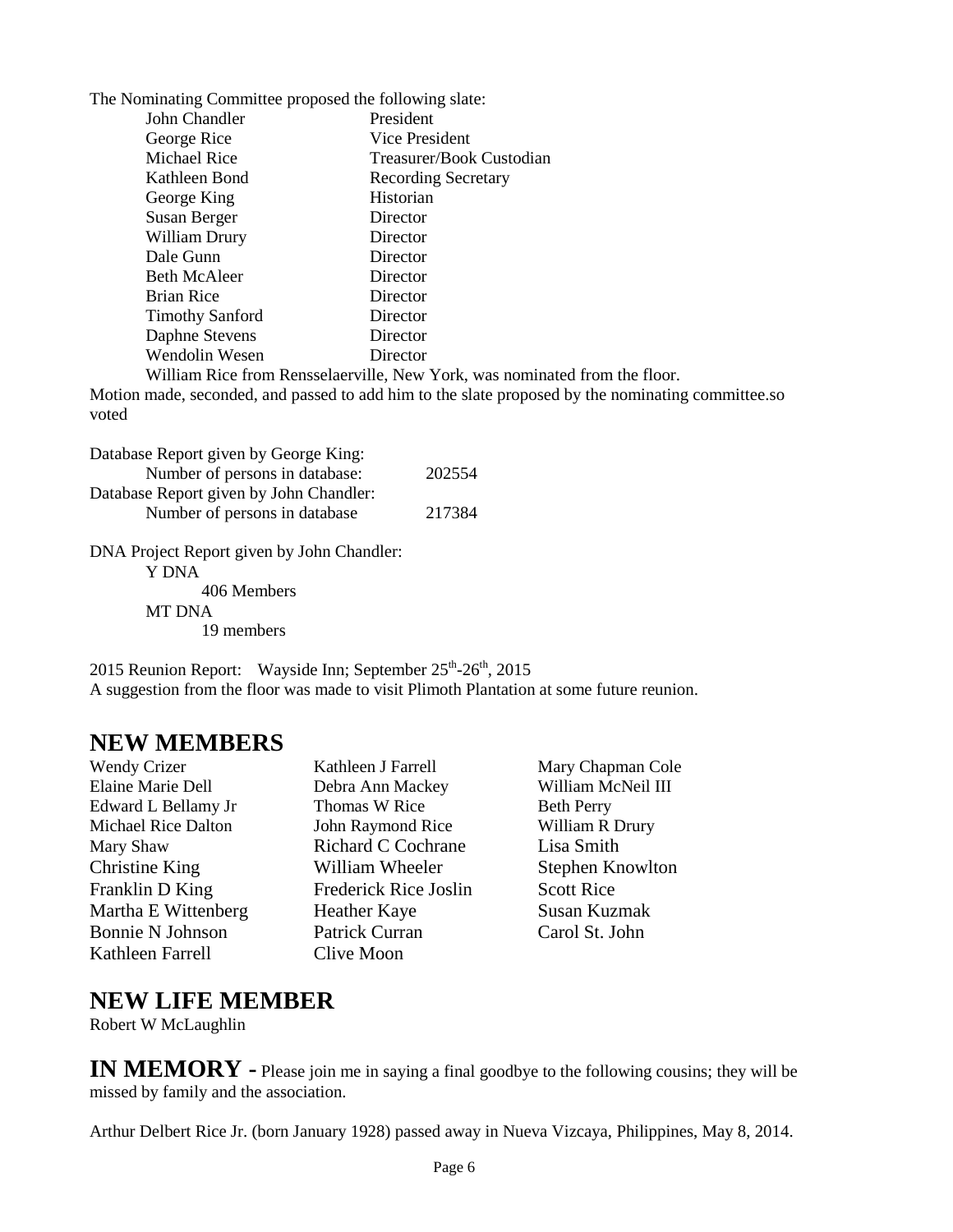Mary Soliday passed away August 8, 2014.

Mr. Thomas Walker, 75, of Kenai, Alaska passed away at home on Monday September 23, 2013.

Marian Grace Wolfe, 84, of Coldwater, Michigan passed away at home on Sunday February 2, 2014.

**IN CELEBRATION -** Join me in sending special birthday wishes to the following cousins:

Dorothy Marsh of Sturbridge, MA 102 yrs. young Dorothy Rice Miller of Panorama City, CA 99 yrs. young Grace B Horne and Marian Wheeler both 97 yrs. young

### "HAPPY BIRTHDAY TO YOU" – "HAPPY BIRTHDAY DEAR COUSINS" WE HOPE YOU HAVE MANY MORE

## **October**

**Rebecca Craven** of Paoli, PA; **Rolland Rice Jr** of Concord, CA; **Jesse H Rice** of Gilmer, TX; **Ruth Ryser** of Sarasota, FL; **Bertyne R Smith** of Barre, ME; **John B Davidson** of Lunenburg County, NS, CANADA; **Leta Olsen** of Pampa, TX; **Maribeth Rice DelGiudice** of East Greenwich, RI; **Robin Pewtress** of Boise, ID; **Vicki Kaufmann** of Wilton, IA; **Rev. Stephen Petrie** of Montreal, QC, CANADA; **Dorel Kump** of Idaho Falls, ID; **Bonnie Wiley** of Cambridge, IL; **James Tyler** of Dewey Beach, DE; **Joella Grosser Schultz** of Tucson, AZ; **William S King** of Boston, MA; **Keith Allen** of Tulsa, OK; **Louise Rice** of Vallejo, CA; **Norman Cooper** of Canyon Lake, TX; **Bruce Coutu** of Miami, FL; **Gregory Rice Sr.** of Eugene, OR; **Dorothy Marsh** of Southbridge, MA; **Pat Hansen** of Castro Valley, CA; **Betty Fairchild** of Atlantic Bch, FL; **Sheree Brown** of Hamden, CT; **Bernadine Rice Cascarano** of Lake Forest, IL; **Geneva Garrett** of Santa Anna, TX; **Dennis H. Rice** of East Douglas, MA; **Mary Sullivan** of St. Catherines, ON, CANADA; **Barbara Bodeen** of Yamill, OR; **William Rice** of Parkville, MO; **Rita O'Connell** of Duxbury, MA; **Jeffrey M Rice** of Wayland, MA; **Lucille Casby** of Springdale, AR; **Carol Kosicki** of Holliston, MA; **Dan S Rice** of Ames, IA; **Michele Rice** of Lincoln, NE; **Eleanor Lockington** of Norfolk, VA; **Katherine Truesdell** of Twenty-Nine Palms, CA; **Nancy Janisz** of Oviedo, FL.

## **November**

**Jeanette Ockunzzi** of Niceville, FL; **Yaqirah Rice**, Jackson, MI; **Ariel Rice** of Jackson, MI; **Samuel Rice** of Jackson, MI; **Galt Grant** of Cohasset, MA; **Dale C Gunn** of Hudson, MA; **Dr. Kathryn Brown** of Cedar Rapids, IA; **Frances Rice** of Princeton, MA; **David W Rice Jr** of Livermore, CA; **Henry Snyder** of Kensington, CA; **Edmund C Rice** of Wayland, MA; **Jean Danielson** of Holden, MA; **Daniel M. Rice** of Crown Point, NY; **Armine Cooper** of Becket, MA; **Phillip D Rice** of Ashville, NC; **Elizabeth Alcorn** of Worcester, MA; **Creighton Nichols** of Framingham, MA; **Laurel Rice** of Windsor, CA; **Linda Bryant** of Winter Park, FL; **Brian K Maynard** of Wakefield, RI; **Rowena Huber** of Horseshoe Bay, TX; **James R. Rice Jr.**, of Concord, NH; **Betty Adams** of Stayton, OR; **Warren Lysne** of Monument, CO; **Anna LaChance** of Fort Smith, AR; **Roger A Rice** of Holden, MA; **Anna LaChance** of Ft. Smith, AR; **Kristina Stewart** of St. Catherine ON, CANADA; **Cheri Heeren** of Sedalia, MO;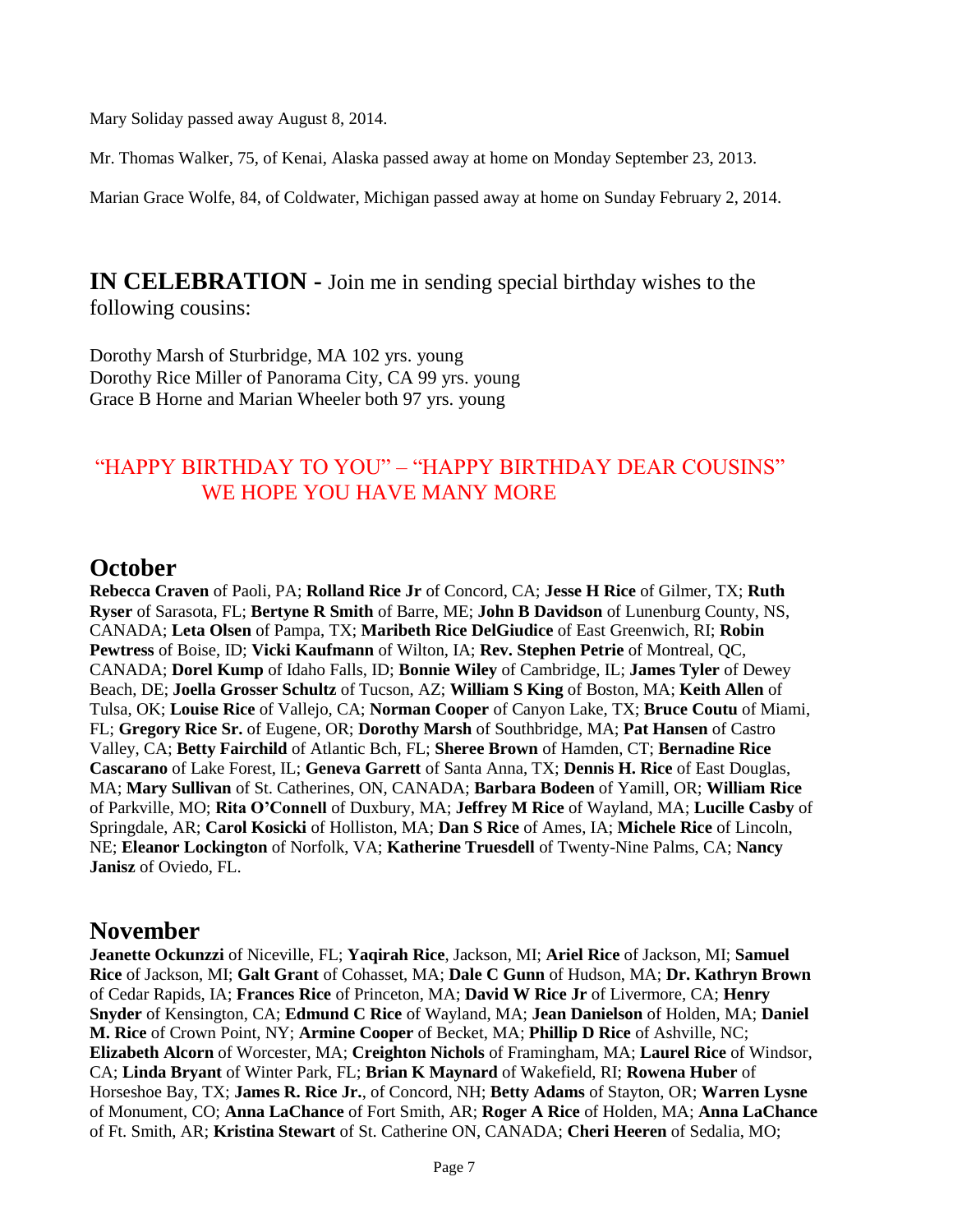**Russell Belcher** of Merrimack, NH; **William Mills** of Bartlesville, OK; **Elizabeth Johnson** of Delran, NJ; **Laurena McDermott** of Burlington, MA; **Michelle Baldwin** of New Carrollton, MD; **Donna Murphy** of The Villages, FL; **Sandra Hewlett** of Phoenixville, PA; **Lewis Olson** of Port Allen, LA; **James P. Rice Jr.** of Westport, NY; **Balis Dailey** of Schertz, TX; **John A. Parker, MD** of Newton, MA; **Charlene Keith** of Keene, NH; **Melinda Crawford** of Moscow, ID; **Rene Dart** of Appleton, WI; **Dennis Griffith** of Post Falls, ID; **Stephen Hollands** of Takoma Park, MD; **Helen G. Brinton** of Centereach, NY; **Elizabeth Rice-Smith** of Rockport, MA; **William Miller** of Norman, OK; **Amanda Haynes** of Amarillo, TX; **William Deming** of Shelburne, VT; **Jennifer Edwards** of Lillian, AL; **William Deming** of Shelburne, VT; **Sheri Gaines** of Coeur D'Alene, ID; **Heather McPherson** of Indianapolis, IN; **Wesley Rice** of Poulsbo, WA.

## **December**

**Doyle Rice** of Jackson, MI; **Jean Drury Groves** of Falls Church, VA; **Norman Mills** of Fjerdingby, NORWAY; **Ann O'Rourke** of Pukalani, HI; **Betty Wauer** of Bryan, TX; **Martha Frazel** of Stow, MA; **Benjamin Rice** of Keene, NH; **Lucile Rice** of Rochester, NY; **Robert W Rice** of East Moriches, NY; **Dr. Philip R. Loe** of Seattle, WA; **Julia McClure** of Port Townsend, WA; **Nancy R Powling** of South Newfane, VT; **Helen M Bell** of Freemont, MI; **Donald C Rice** of New York, NY; **Gerald M Rice** of Grand Rapids, MI; **Julie Ann Rice-Rollins** of Oklahoma City, OK; **Keith Reeves** of Arlington, VA; **Donna Barnes** of Ortonville, MI; **Betty Fredericks Pacheco** of Chelmsford, MA; **Barbara O'Neill** of Fultonville, NY; **Daniel Hingley** of Dawson Creek, BC, CANADA; **Donna Holloway** of Anderson, MO; **Richard Cameron** of London, ON, CANADA; **Virginia L Rice** of Broomall, PA; **Nancy Seibert** of Sun City West, AR; **Paul Piatkowski** of York, PA; **Dan H Rice** of Midland, MI; **Jacqueline Rice** of Lakeville, CT; **Thomas B. Rice** of Burien, WA; **Marilyn Skinner** of Brea, CA; **Martha Wood** of Lexington, MA; **Brian C Rice** of New York, NY; **Susan Rice-Ridgeway** of LaJolla, CA; **Warren Mahoney** of Auburn, WA.

# **Another Item to Celebrate**

by John Chandler

Work continues on the ERA database. I have just sent off to George King another batch of database updates containing more than 6,000 persons, mostly new persons to be added, but also including some 500 persons with changes or additions. These updates, more and more, are coming from documentation available on the Web, although trips to libraries, cemeteries, courthouses, and so on are still needed from time to time. Computers (and the Web) have radically changed the face of genealogy. The only thing that computers don't do well is make subjective judgments. In the context of database updates, the computer shortcoming mainly affects the process of combining the information from the updates with what is already in the database. In short, the 500-or-so persons I mentioned with changes/additions must be laboriously compared and merged by hand by the database manager (George).

Meanwhile, Dennis Rice, former ERA Historian, has resumed his project of entering data from the published Rice books. He is currently working on *A Genealogical Register of Edmund Rice Descendants*, published in 1970 and still only partly entered into the database. A year or so ago, I did a survey of all source references to this book in the database and found that 147 of the total 1,338 pages have no references at all. Moreover, many pages are undoubtedly referenced, but not fully entered. Dennis is facing a big task.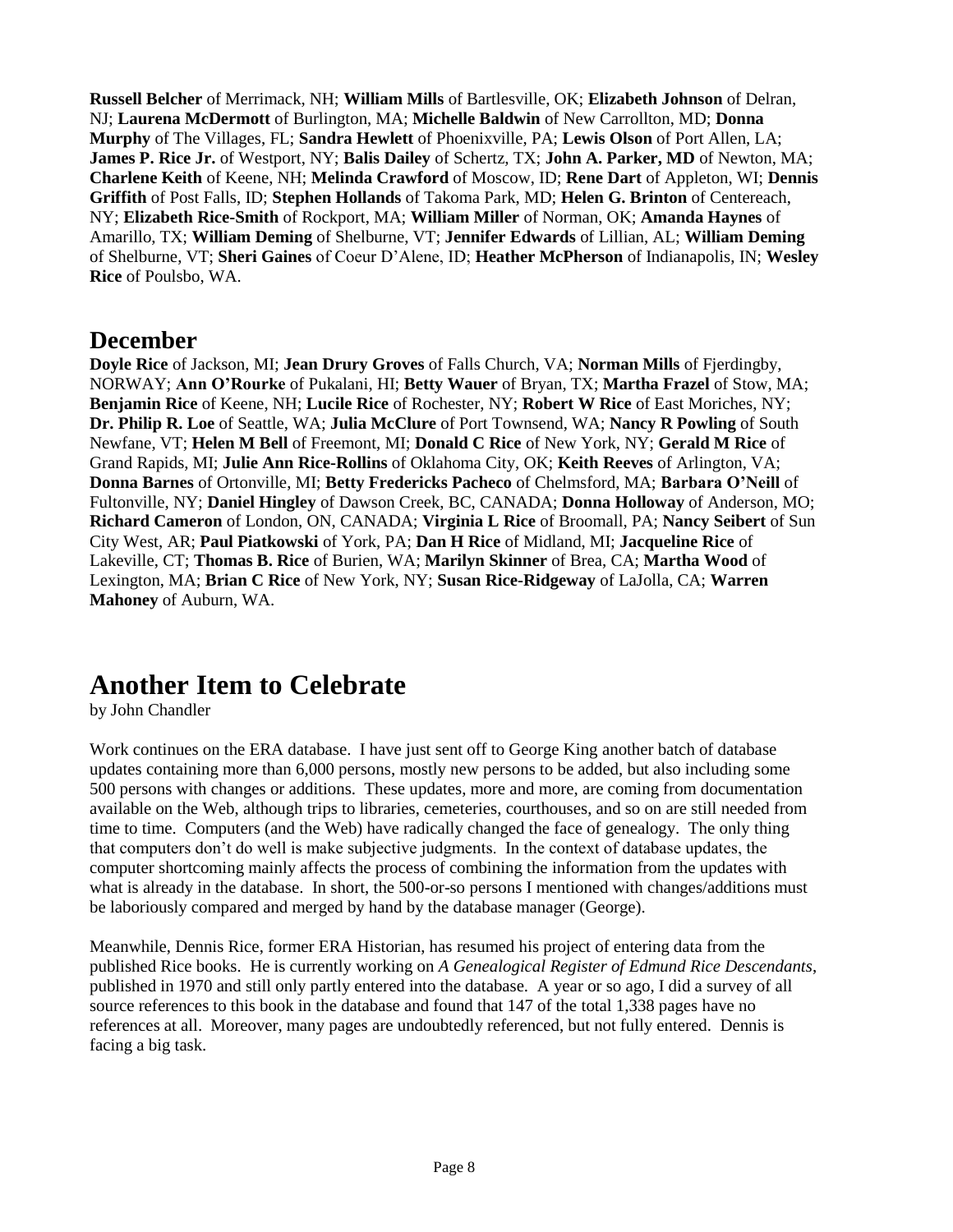

#### **EDMUND RICE (1638) ASSOCIATION, INC.**

Susan R. Berger ERA Membership Chair 416 Shirley Place Valdosta, GA 31605-6422 srberger@bellsouth.net

Cousins,

The dues year is September 1st to September 1st each year. Dues rates are per person; there is no discount for a spouse or children. The Board of Directors voted to insert the "Additional Voluntary Contribution" line in an attempt to offset the erosion of our treasury due to the current low interest rates. Additional contributions are appreciated.

|                                                                                                                                                             |                                                 | Annual dues are payable by September 1st   | $\frac{1}{2}$                   |
|-------------------------------------------------------------------------------------------------------------------------------------------------------------|-------------------------------------------------|--------------------------------------------|---------------------------------|
|                                                                                                                                                             |                                                 | Additional voluntary contribution<br>Total | $\frac{1}{2}$<br>$\updownarrow$ |
| The schedule of dues is as follows:                                                                                                                         |                                                 |                                            |                                 |
| Under age 80                                                                                                                                                |                                                 | 15.00                                      |                                 |
| Age 80 and above                                                                                                                                            |                                                 | 5.00                                       |                                 |
| Life membership (in a single payment)                                                                                                                       |                                                 | 200.00                                     |                                 |
| Membership Type: New ___ Renewal ___ Info Update ___<br>Preferred Newsletter Delivery Method: Paper via US Mail__ or Email__                                |                                                 |                                            |                                 |
|                                                                                                                                                             |                                                 |                                            |                                 |
|                                                                                                                                                             |                                                 |                                            |                                 |
|                                                                                                                                                             |                                                 |                                            |                                 |
| Name<br>Due to duplicate first & last names: Please include First, Middle, "Maiden" Last, Suffix                                                            |                                                 |                                            |                                 |
|                                                                                                                                                             |                                                 |                                            |                                 |
|                                                                                                                                                             |                                                 |                                            |                                 |
| State _________ Zip/Postal Code ________________ Country (if not USA)                                                                                       |                                                 |                                            |                                 |
| You may complete & submit this form via our website www.edmund-rice.org and pay your<br>annual dues via PAYPAL. Both websites notify me of your submission. | $-OR-$                                          |                                            |                                 |
| Check or Money Order made payable to Edmund Rice (1638) Association, Inc., and sent<br>with this form to:                                                   |                                                 |                                            |                                 |
|                                                                                                                                                             | <b>Susan Berger</b><br><b>416 Shirley Place</b> |                                            |                                 |

*Valdosta, GA 31605-6422*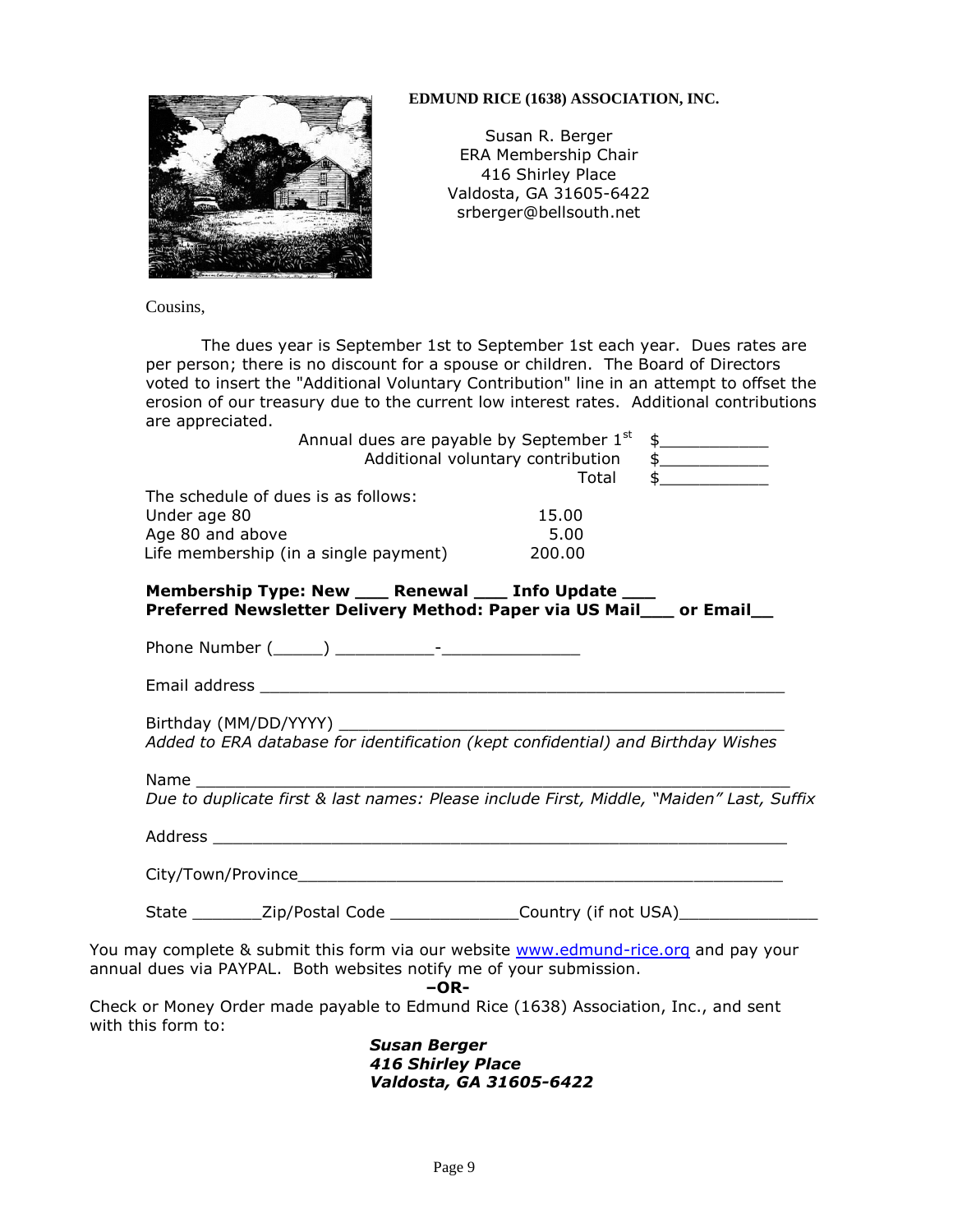## **Rice Books Available**

#### **The Rice Family**, by Andrew Henshaw Ward **[\$5]** 110 pages

Hard-cover reprint. New, unused. A genealogical history of descendants of Deacon Edmund Rice who came from Berkhamstead, England, and settled in Sudbury, Massachusetts, in 1638. 379 pages. Includes a soft-cover supplement (1967) containing additions and corrections.

#### **The Rice Family, Supplement 2 (Part 1) [\$7]** 224 pages

Supplement Number 2 (Part 1) to *The Rice Family*, compiled by Margaret S. Rice (1983). Hard-cover reprint. New, unused. Additional lines of descent through the first eight generations, which were unknown at the time of publication of *The Rice Family* and the 1967 supplement.

#### **The Rice Family, Supplement 2 (Part 2) [\$8]** 720 pages

Supplement Number 2 (Part 1) to *The Rice Family*, compiled by Margaret S. Rice (1985). Hard-cover reprint. New, unused. A continuation of *The Rice Family Supplement 2 (Part 1)* from the ninth generation to the present (1985).

#### **Edmund Rice and His Family** and **We Sought the Wilderness [\$5]** 357 pages

Two manuscripts in one binding. Hard-cover reprint. 1986. New, unused. *Edmund Rice and His Family*, by Elsie Hawes Smith (1938) An historical narrative about the early days of the Rices. Contains much genealogical information, as well as being a charming story. *We Sought the Wilderness*, by Rev. Clayton Rice (1949) An historical narrative based on those Rices who pushed Westward to the prairies after short stays in New Hampshire and Vermont.

**A Genealogical Register of Edmund Rice Descendants [\$15]** 1594 pages, published by the association in 1970. A continuation of A.H. Ward's Rice Family (1858) and the supplement to that book, bring it up to date at the time of publication. *This book is out of print but is available for purchase on CD -* **Association members only.**

Mail your check/money order made payable to: Edmund Rice (1638) Association, Inc. to:

**Michael A. Rice 201 Old Post Rd Wakefield, RI 02879-3908**

#### **More Books… by our cousins**

**Mildred L. Henschel** is the author of **Lickiss Families and English Ancestors** consists of 292 pages and is spiral-bound with laminated covers. It consists of 3 parts: the first is English Ancestors, which includes Rice, Towne, Ball, Boland, Bullard, Mellen, Southworth, Whale, French, Fox, Frost, Moore, and Hancock. The second part starts with Hancock-- Sarah Jane who married the first John Lickiss to come to America and their descendants. The 3rd part consists of other Lickiss families, and includes a Table of Contents and Index. Price is \$45, postage and handling included. Mailing address is: 835 Valentine Dr., Dubuque, IA. 52003-0211

**Timothy L. Sanford** - Searching for the Forgotten War – 1812, Canada and Searching for the Forgotten War -1812, United States of America. These two volumes provide valuable information to those interested in the War of 1812 and those who wish to learn about the people, places, and the battles fought between North American neighbors in the early nineteenth century.

#### *Both books are available on Amazon.com*

**Jane Rice** – Bob Fogg and New Hampshire's Golden Age of Aviation, consists of 220 pages. The book tells the story in words and numerous pictures of Robert S. Fogg, the pioneer who brought aviation to New Hampshire, beginning in 1920. Thomas Emerson Proctor Rice, the author's grandfather, flew in France during World War I and from 1936 to 1938 was a partner in Fogg's Winnipesaukee Air Service. Those interested in aviation history, or the history of Lake Winnipesaukee, N.H. will enjoy the book. Jane would be glad to personalize with any desired inscription. Jane Rice can be reached at PO Box 5, Moultonborough, NH 03254. *Price is \$19.95. The book is available on Amazon.*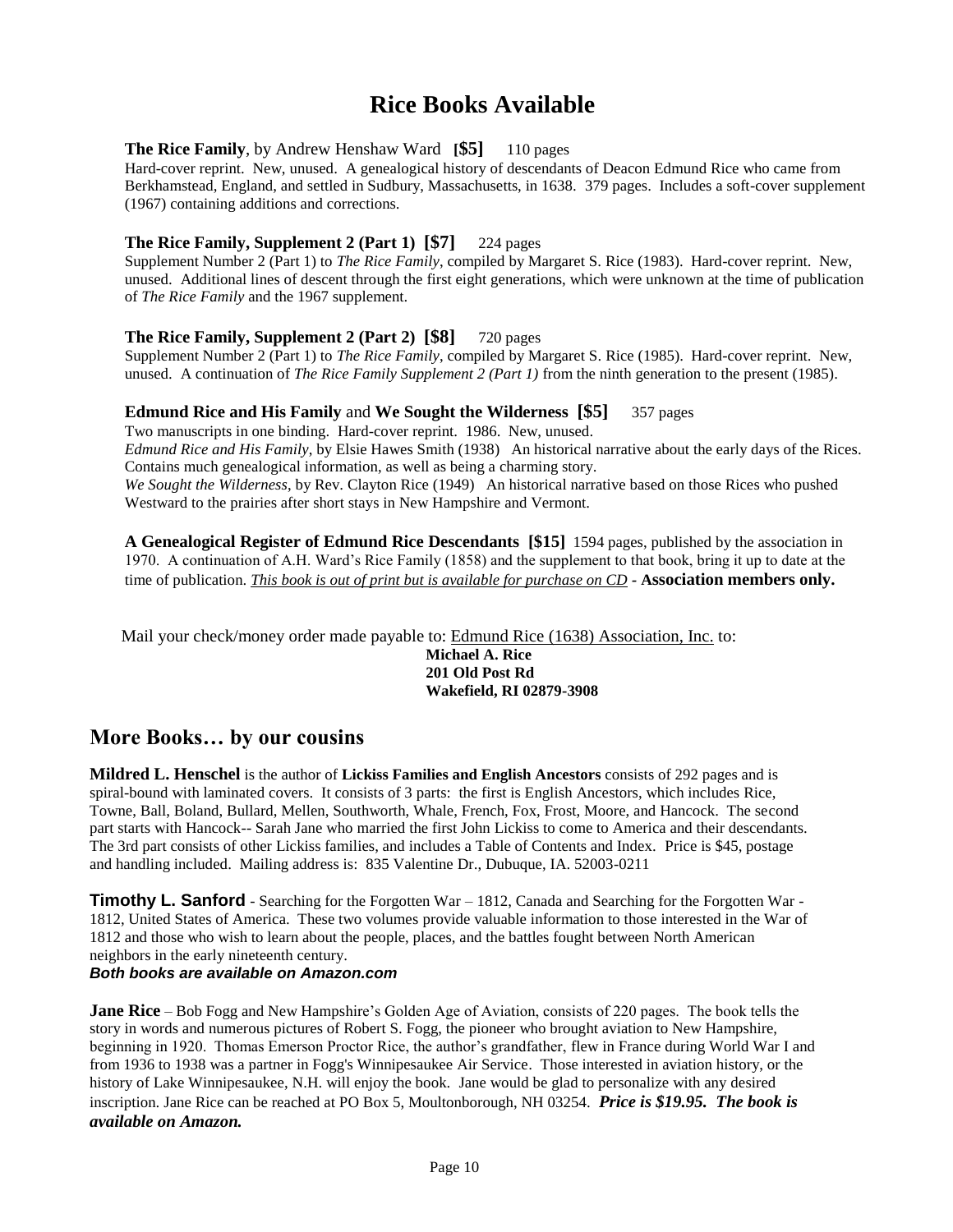#### **The Mercy Brigham Rice Chest ca1500-1550** *By Michael A. Rice*

Shortly after the 1654 death of his first wife Tamazine (Frost) Rice, Edmund Rice was remarried to the widow Mercy (?Hurd) Brigham of Cambridge on 1 March 1655 in Sudbury.<sup>i</sup> Mercy's first husband Thomas Brigham (1603-1653) arrived in New Towne (Cambridge) aboard the *Susan and Ellen*, captained by Edward Payne, which departed London in mid-May 1635.<sup>ii</sup> Mercy herself is not listed among any of the available passenger lists. She is simply identified as "Mercie widow of Thomas Brigham of Cambridge" by Ward in 1858 based upon the record of her marriage to Edmund.<sup>iii</sup> But Ward added, "Tradition says *her* family name was Hunt."<sup>iv</sup> Mercy spent about 2/5 of her life under the name "Hunt" by virtue of her third marriage, bringing the clear implication that the supposed "family tradition" of her maiden name was nothing but a reflection of her longest-lasting name, and the name she was known by during virtually all of the adult lives of all of her children. Her marriage to Thomas Brigham was estimated to be in 1637 in Cambridge and her maiden name was reported to be Hurd in the 1907 *History of the Brigham*  Family.<sup>V</sup> However, these vital data about Mercy remain uncertain as neither her birth records nor marriage records that might have listed her parents have ever been found, thus she is listed with no known maiden surname in the current ERA database.

In the collections of the Worcester Historical Museum is a small chest or bible box donated to the museum in 1910 by Edmund Rice descendant Thomas Brigham Rice (1817-1914), who reported to members of the Worcester Society of Antiquity that the chest had been passed down through his family from Mercy Brigham Rice until he had received it from his parents (Figure 1). The chest was accepted by the Society and placed among their collections because Thomas Brigham Rice was known to be a direct descendant of Jonas Rice (1672-1753) a grandson of Edmund who is recognized as the first Anglo-American settler in Worcester.<sup>vi</sup> The 1910 Museum report of the donation of the chest is as follows:

There is another relic recently donated to the Society too important to be omitted at this time. It is Mercy Hurd's hat box. That chest, made of English oak with its carved front, brought from England by Miss Hurd in the ship *Susan and Ellen* in the year 1635, furnishes a link that binds the present with the coming of the Puritans to America. This girl of sixteen years came with the followers of that divine, Thomas Shepard, who organized his flock of Puritans under a church government at Cambridge and became their pastor. Two years later, Mercy Hurd was married to Thomas Brigham, a man of some years her senior, who accompanied her in the ship across the sea, and about 1638 lived in Cambridge at the easterly corner of Brattle and Ash streets…Mr. Brigham was constable 1639 and 1642, selectman 1640-1647, and died December 8, 1653. The widow, Mercy, married March 1655-6, Edmund Rice, Senior, of Sudbury, and settled in Marlboro, where Mr. Rice died in May 1663…After the death of Mr. Rice, Mercy married William Hunt, of Concord, whom she survived, and died in Marlboro December 22, 1693. This precious relic has been handed down through the various generations of Brighams and Rices to Thomas Brigham Rice, of the seventh generation, who presented it to this Society, that it might be preserved from time to come, that the Brighams and Rices might have opportunity to view it. $\overline{v}$ <sup>ii</sup>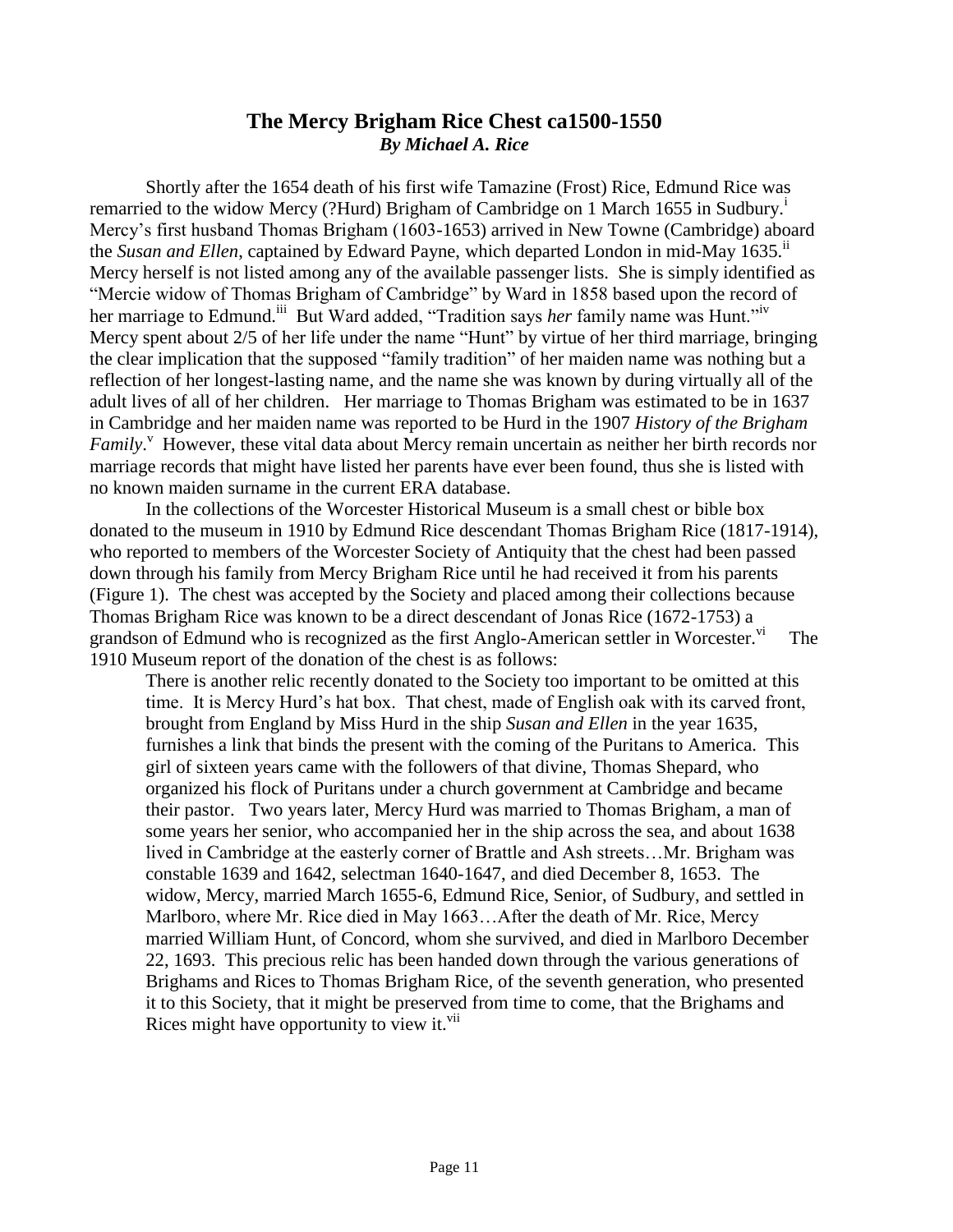

*Figure 1. Carved chest, England, 1500-1550. A small carved chest of English oak reported to be brought to Massachusetts Bay Colony by Mercy, wife of Thomas Brigham of Cambridge. The chest measures 62cm long x 25cm wide x 28cm height. It is in the collections of the Worcester Historical Museum, Worcester, Massachusetts. Photo by M.A. Rice.*

This donation report of the Mercy Brigham Rice chest with details from the donor Thomas Brigham Rice states the maiden name of Mercy to be "Hurd" and she traveled to America aboard the *Susan and Ellen* along with Thomas Brigham. However, as previously noted, she is not found in the transcribed passenger list of that vessel. The report also mentioned that she was traveling with Rev. Thomas Shepard (1605-1649) of Cambridge, a devout Puritan. Thomas Shepard is not found on the passenger list of the *Susan and Ellen*, but a Shepard family from Cambridge with a child Thomas is listed in the passenger manifest of the *Defence*, captained by Mr. Edmond Bostocke.<sup>viii</sup> According to his own journal, Rev. Thomas Shepard was indeed on the *Defence* with his family and kin, but under an assumed name. <sup>ix</sup> This is primarily due to his staunch Puritan leanings and requirements in place from 1634 to 1637 by Archbishop William Laud and the Crown for all immigrants to swear an oath of conformity to the Anglican Church prior to their departure.<sup>x</sup> The *Defence* sailed from Gravesend, England for Boston and New Towne (Cambridge), Massachusetts on 10 August 1635, or about three months after the Susan and Ellen.<sup>xi</sup> Unfortunately Mercy Hurd cannot be found in the detailed passenger manifest of the *Defence*. She may have traveled likewise under an assumed name for the same reason, but that would conclusion be highly speculative. So her maiden name still remains a mystery due to lack of any primary documentation from the  $17<sup>th</sup>$  Century.

The chest was already an antique when Mercy brought it to America, probably packed with some of her belongings from England. And it is been subsequently recognized by art historians as the earliest known piece of furniture with a New England history. The main body of the chest is constructed of English oak and carved in the equilateral arch shape of Gothic church windows with flamboyant tracery that is characteristic of similar furniture from the pre-Elizabethan Tudor period of England between the years 1500 and 1550. Similar boxes have been used in ecclesiastical practice in England for storage of bibles. The wood grain lid of the chest also of oak does not completely match the oak of the main body of the chest, suggesting that it was a replacement. Yet the lid too is of pre-18<sup>th</sup> Century origin. The chest has a small wrought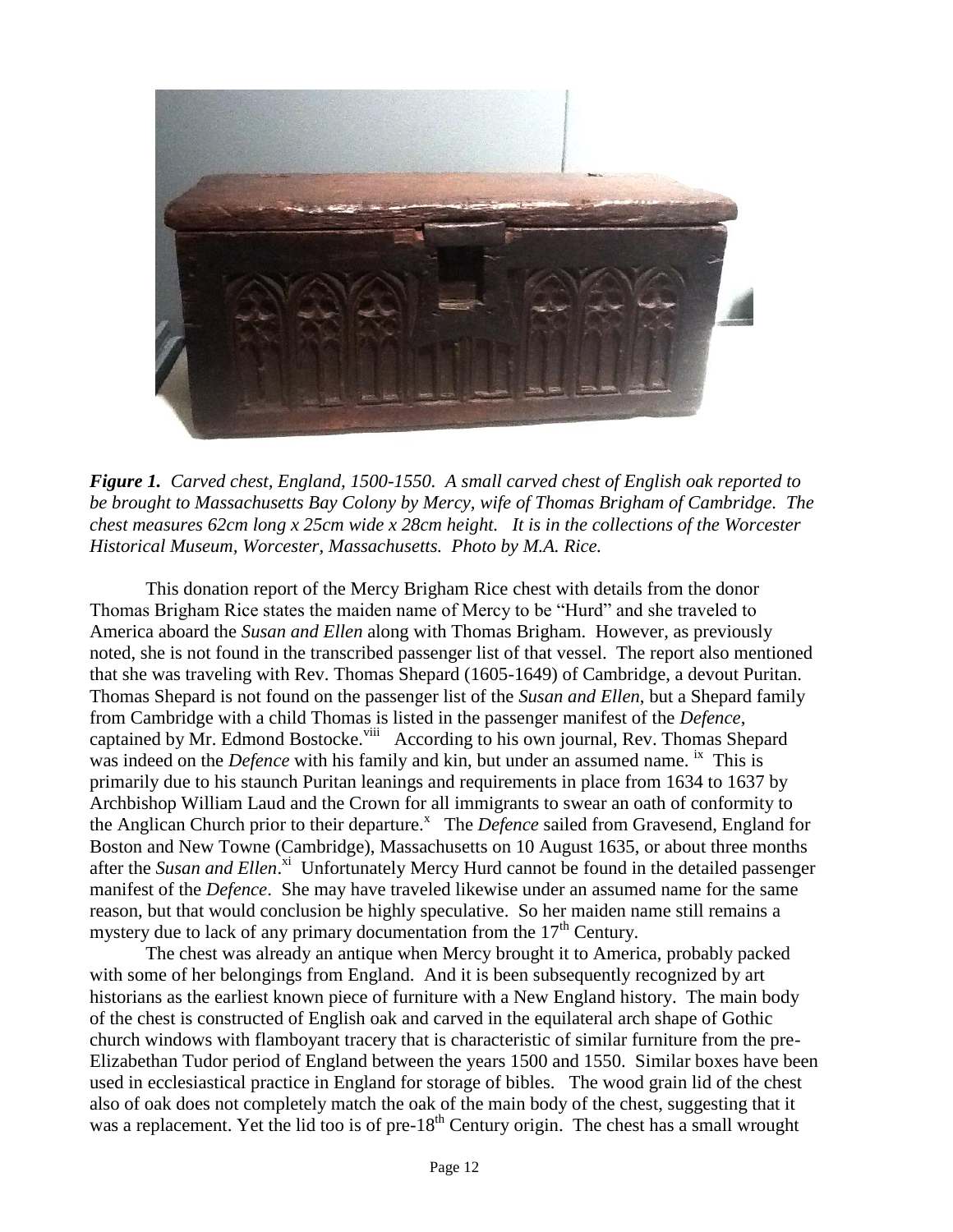iron latch characteristic of a  $16<sup>th</sup>$  Century design that allows for secure closure (Figure 2). The trefoil design within the carved Gothic arch symbolic of the divine trinity in Catholic or High Church Anglican traditions would have been a very unusual item in Puritan America.



*Figure 2. Illuminated detail of a two-piece wrought iron latching mechanism and flamboyant tracery carving of the Mercy Brigham Rice chest. The wood grain of the lid and main body of the chest are visible with a finer oak grain in the wood on the main body than is found in the lid. Chisel marks into the main body of the chest even with the lid suggest the latching mechanism was installed at the same time as the replacement lid. Detail of the tracery pattern in trefoil design within the Gothic arch is visible at the lower right of the image. Photo by M.A. Rice.*

The chest is likely to have been brought by Mercy into her marriage to Edmund Rice in 1655 and it is presumed listed in the household inventory of Thomas Brigham in the probate records of Middlesex County proved on 3 Oct 1654 with Mercy Brigham acting as executrix as "It[em] one parcell of ould with one bible and a greater bible" valued at one pound.<sup>xii</sup> Notably, this is the only item in the Thomas Brigham inventory listed as being explicitly recognized as "of ould" (of old). The chest may have been brought to the 1655 marriage with Edmund, but it was not as clearly listed in his household inventory of May 1663 in which Mercy also served as executrix of the estate in probate.<sup>xiii</sup> Mercy Brigham Rice went on to marry William Hunt of Marlborough in October or November of  $1664$ ,  $\frac{x}{x}$  and the chest may have also been brought by Mercy into that marriage as well, but Mercy survived William Hunt, as he died only three years later in Marlborough.

Based on the fact that Mercy Brigham Rice Hunt survived all three of her husbands before dying in Marlborough on 22 December 1693, it was deduced that the chest was more likely to have been passed through the Brigham family to Nancy Brigham (1789-1873), the mother of Thomas Brigham Rice, rather than through his Rice family line. Mercy's only two children with Edmund were daughters, and it would be unlikely that the chest would have gone to Edmund's son Thomas who died twelve years before Mercy. Nancy Brigham was a descendant of Mercy and Thomas Brigham, so the chest is most likely to have passed directly to Nancy through the male Brigham line from Samuel Brigham (1652-1713) who probably acquired the chest upon Mercy's death.<sup>xv</sup> It is not likely that the chest passed directly to Samuel Brigham at the time of his father's death in 1653 because he would have been less than two years old at the time.